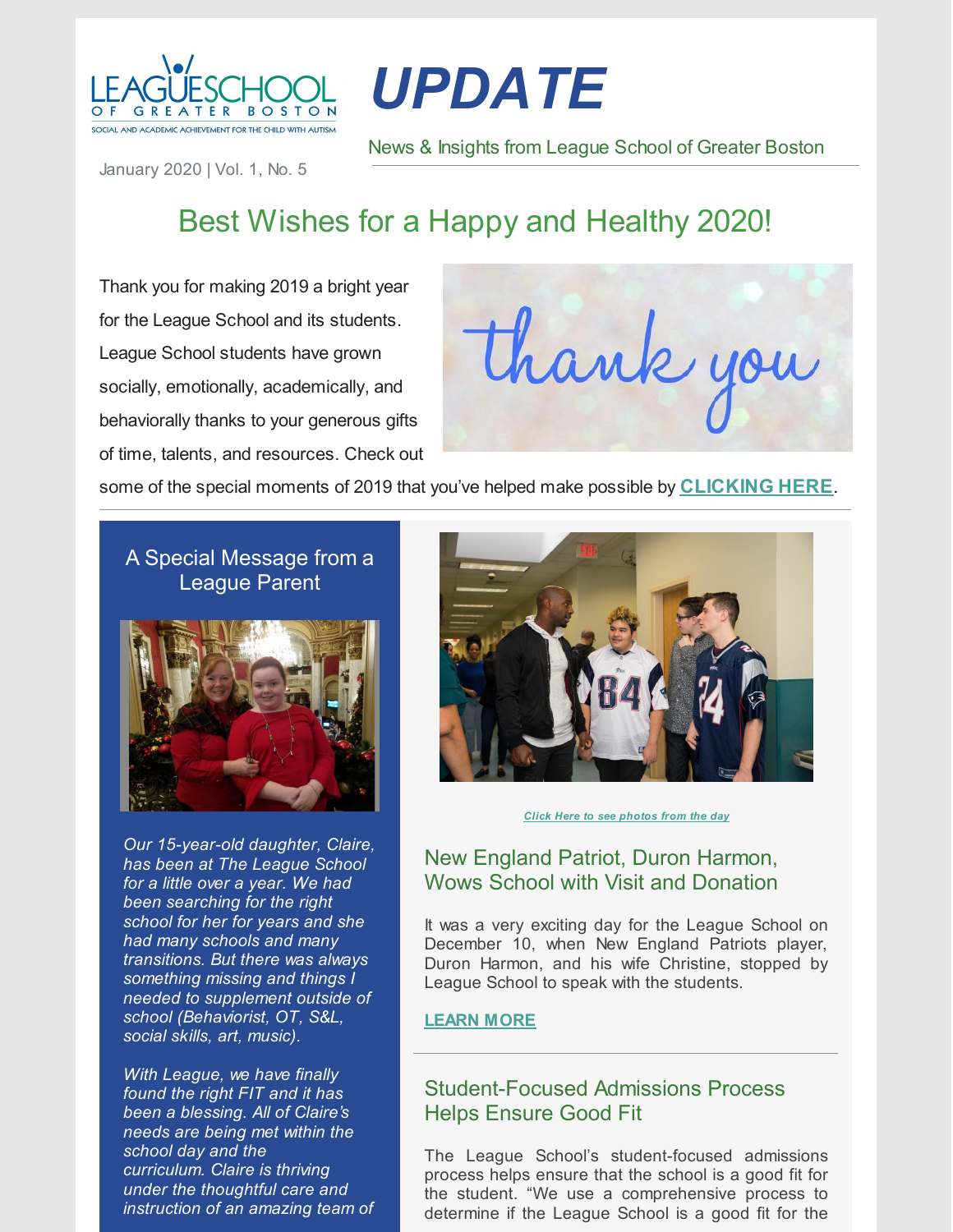*teachers and staff. She has friends for the first time and she is happy to go to school!*

*Recently, Claire asked what her new school will be, assuming another transition would be coming. I explained that this is her new school for many years. She happily exclaimed, 'Oh, it's like my new home!'*

*She is challenged at League. She is nurtured at League. She is being guided into adulthood at League.*

*She is finally home at League!*

*Carrie Murphy, Parent*

Please consider making a donation to League School. Your gift, at any level, will enable us to continue helping students, like Claire, reach their fullest potential.

**[MAKE](https://secure.qgiv.com/for/vy46vs/) A GIFT**

#### student's needs," said Larry Sauer, the school's Chief Operating Officer.

The school district referral is the first step in a fivestep program to be sure the League School and student are well matched.

#### **[LEARN](https://leagueschool.org/league-schools-student-focused-admissions-process-helps-ensure-good-fit/) MORE**

# Newest Board Member Committed to Advancing School's Wellness Programs

The League School of Greater Boston recently welcomed new member, Joseph C. Freeman, to its Board of Directors. Joe is a partner with Mark Development and the Manzo Companies, which own and develop mill properties in the greater Boston area.

Joe is interested in students' physical activity and the school's community development programs.

#### **[LEARN](https://leagueschool.org/newest-board-member-committed-to-advancing-schools-wellness-programs/) MORE**

# Legislative Forum Brings Attention to Challenges Facing Special Education

Area legislators, League School supporters, Massachusetts Association of 766 Approved Private Schools (maaps) leaders, and staff gathered on Friday, December 6, to learn about the League School and the challenges facing special educators.

#### **[LEARN](https://leagueschool.org/legislative-forum-brings-attention-to-challenges-facing-special-education/) MORE**



**Click Here to see [photos](https://link.shutterfly.com/tpZ2mpqPz2) from the day**

# **SAVE THE DATE: Thursday, May 14th**



The League School's premier Night of Champions dinner will take place on Thursday, May 14, 2020. Every year, this event showcases the people and organizations who devote time and resources to our school. Held at the Four Points by Sheraton Norwood, the dinner raises critical funds for the school's

**SAVE THE DATE: Saturday, April 18th**